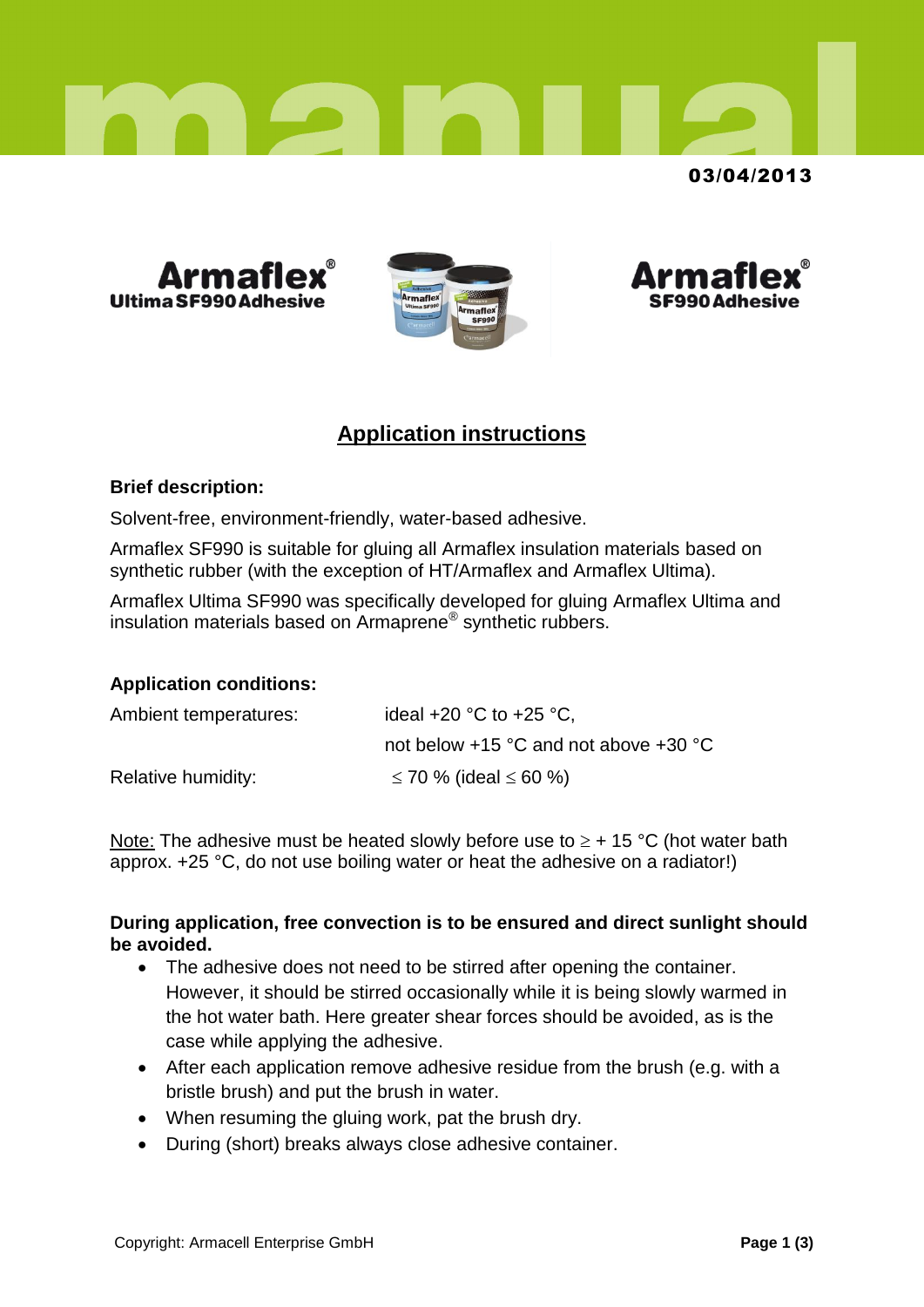

# **Adhesive application:**

- The adhesive is applied to both surfaces thinly and, above all, evenly. Glue nests should be avoided.
- Due to the much longer tack-drying times, longer longitudinal seams can be coated in one workstep. In terms of work organization, a structured approach is needed here.
- Never speed up the drying process artificially (by blowing, waving in the air etc.)

## **Tack-drying time:**

The tack-drying time is the space of time between applying the glue and joining the seams. The correct point of time for joining the seams is when the adhesive feels almost dry and is not transferred to the finger. The tack-drying time depends to a great extent on the thickness of the adhesive, the cell pore size of the substrate, the ambient temperature, the relative humidity and the wind speed.

After it is applied, Armaflex adhesive remains moist for 10 – 12 minutes. Much longer tack-drying times (up to 60 minutes) can occur due to thicker layers of adhesive, application on the threshold to high relative humidity conditions and coarse-pored structures.

Great differences in humidity conditions can lead to great differences in the tackdrying times of adhesive applied to the edges of sheets and seams of tubes. An excessively humid environment should be avoided and free convection (ventilation, heating) should be ensured.

## **Bonding:**

- After the tack-drying time, the glued surfaces should be joined exerting high pressure (approx. 2 kg/cm²)
- If there is a lot of stress on seams or if seams are joined too soon, they may "peel away". It is no longer possible to press these areas together again. They must be re-glued.
- Inspect the glued seams. If defects are detected, they must be re-glued.
- Greater tensions within the seams should be avoided.

Wet sealing is effective in "on-pressure application". If partition bonding is carried out (i.e. each end of the Armaflex tube is glued to the pipe, the seams must remain open until completely dry to allow the moisture content to evaporate.